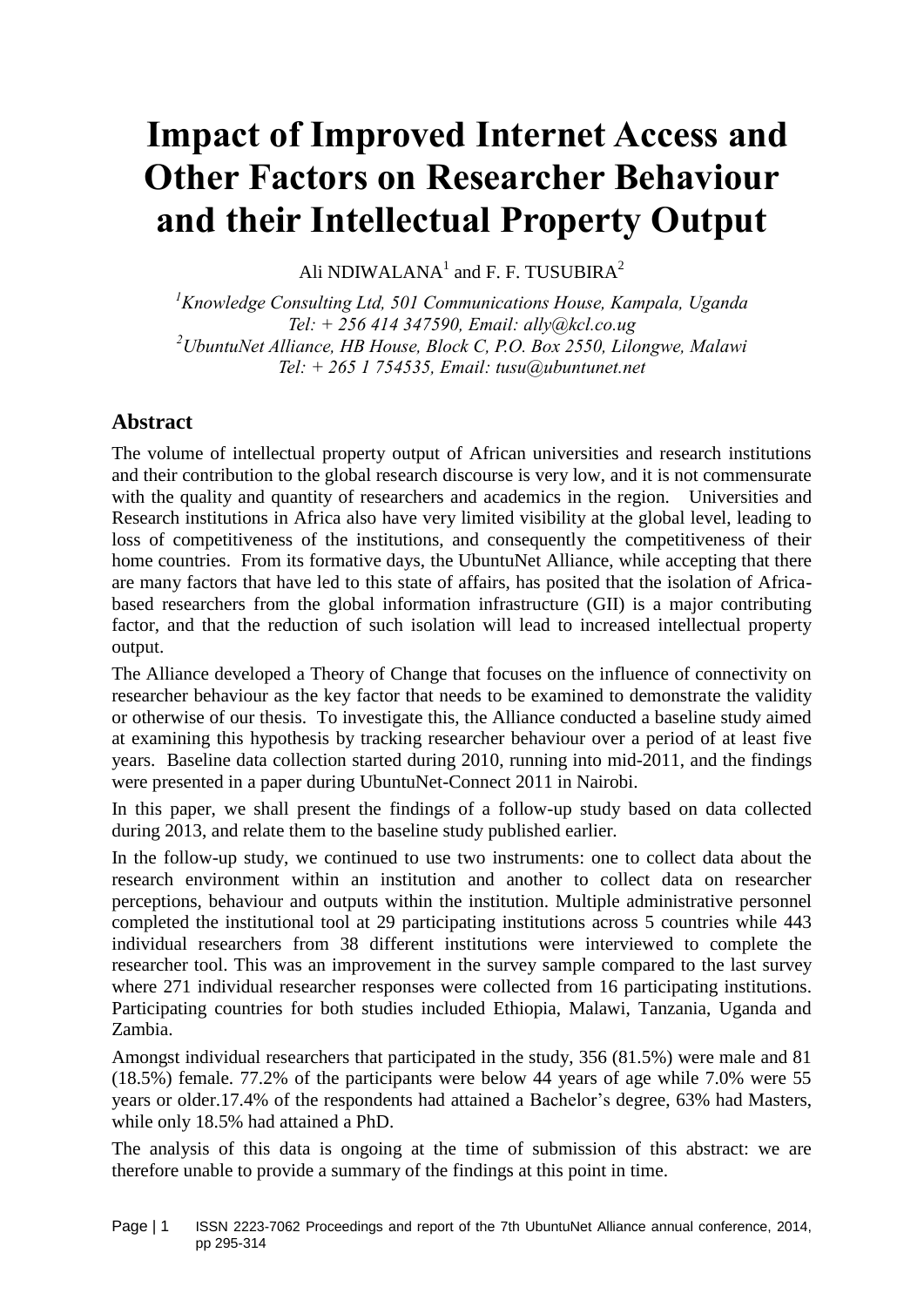# **1. Introduction**

The volume of intellectual property output of African universities and research institutions and their contribution to the global research discourse is very low, and it is not commensurate with the quality and quantity of researchers and academics in the region. Universities and Research institutions in Africa also have very limited visibility at the global level, leading to loss of competitiveness of the institutions, and consequently the competitiveness of their home countries. From its formative days, the UbuntuNet Alliance, while accepting that there are many factors that have led to this state of affairs, *posits that the isolation of Africa-based researchers from the global information infrastructure (GII) is a major contributing factor, and that the reduction of such isolation will lead to increased intellectual property output.*

The Alliance developed a Theory of Change that focuses on the influence of connectivity on researcher behaviour as the key factor that needs to be examined to demonstrate the validity or otherwise of our thesis. To investigate this, the Alliance conducted a baseline study in 2011 to examine the hypothesis by tracking researcher behaviour over a period of at least five years (Tusubira et al. 2013). This paper presents the findings of a follow-up study based on data collected in 2013. The focus in this paper is specifically behavioural change as we do not expect significant changes in actual intellectual property output in the limited time between the surveys: while we do capture some data on intellectual property output, comparatives at this outcome level will be made over longer observation intervals.

# **2. Methodology**

Just like the 2011 survey, the methodology for this study is based on the UbuntuNet Alliance Monitoring and Evaluation Strategy that incorporates basic elements of a program theory (UbuntuNet 2009). This includes both action theory—to capture the efforts of the Alliance and key partners in translating available resources to produce programme deliverables and a change theory to capture anticipated changes in the target audience as a consequence of these deliverables (Chen 2005). The target remains Africa-based researchers; the leverage mechanism is the presence of reliable, efficient, affordable and sufficient Internet bandwidth on the continent that is likely to contribute towards a positive outcome—improved intellectual property output at the global level. All of this occurs and is shaped by a dynamic context that includes the higher education institutions where the researchers are based, national communication sectors and policies, research funding initiatives and policies, etc.

For this follow-up study, we reviewed and improved upon the two survey instruments used in the baseline study—one to collect data about the research environment within an institution and another to collect data on researcher perceptions, behaviour and outputs within the institution. The individual survey was self-administered under the management of a researcher, who also interviewed different administrative personnel at a participating institution to complete the institutional survey.

26 institutions participated across 5 countries while 443 individual researchers from 38 different institutions were interviewed to complete the individual researcher survey. This is an improvement in the number of participants compared to the 2011 survey where 271 individual researcher responses were collected from 16 participating institutions.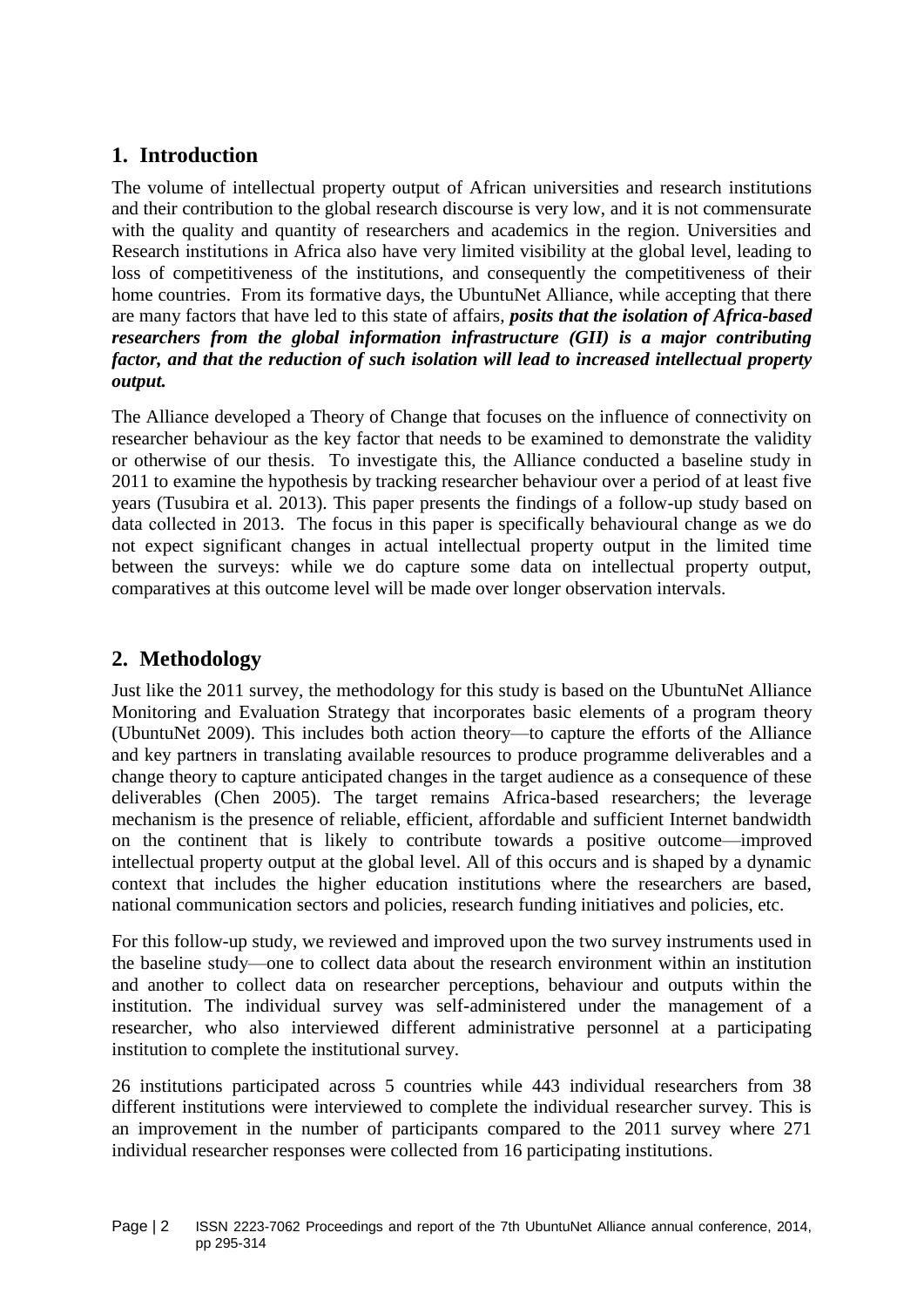## **1.1 Institutional returns**

Valid and complete institutional returns were obtained from 26 participating institutions of higher learning—Tanzania (13), Zambia (5), Ethiopia (4), Uganda (3) and Malawi (1). The institutional survey captured information in the following major categories:

- i. ICT in the Institution: ICT support unit, Internet and email access, ICT in education functions, ICT in research, ICT curricula, data and network security
- ii. Library: Automation, access to online resources, user training (information literacy);
- iii. Research and intellectual property: documentation, dissemination, commercialisation;
- iv. Research support services.

## **1.2 Individual returns**

Valid individual returns were obtained from 443 academic staff of 38 higher institutions of learning in Ethiopia (227), Uganda (76), Tanzania (61), Malawi (51) and Zambia (28). The individual survey captured information in the following major categories:

- i. Demographic characteristics: gender, age, academic rank; qualification; duration of employment by current institution; main employment assignments;
- ii. Research policy: existence and satisfaction;
- iii. Sources of research funds;
- iv. Library: resources and satisfaction;
- v. Laboratories and equipment: sufficiency and satisfaction;
- vi. Computers: access, ownership, usage, and applications used;
- vii. Internet: access, quality, utilisation;
- viii. Conduct of research: individual leadership, volume, time allocation, collaboration;
- ix. Research output: type, where published, attitude to creative commons;
- x. Barriers to and motivation for research.

# **3. Analysis of Institutional Survey and Findings 3.1 ICT in the Institution**

The research-enabling environment within institutions has greatly improved since the last survey, particularly in regard to ICT. More institutions had developed policies supporting the integration of ICT within various functions as highlighted in [Figure 1.](#page-3-0) Six out of 24 institutions also reported having developed an Intellectual Property (IP) policy to ensure that intellectual property generated using publicly funded research is used for the wider benefit of society and that institutional staff were appropriately rewarded for their role.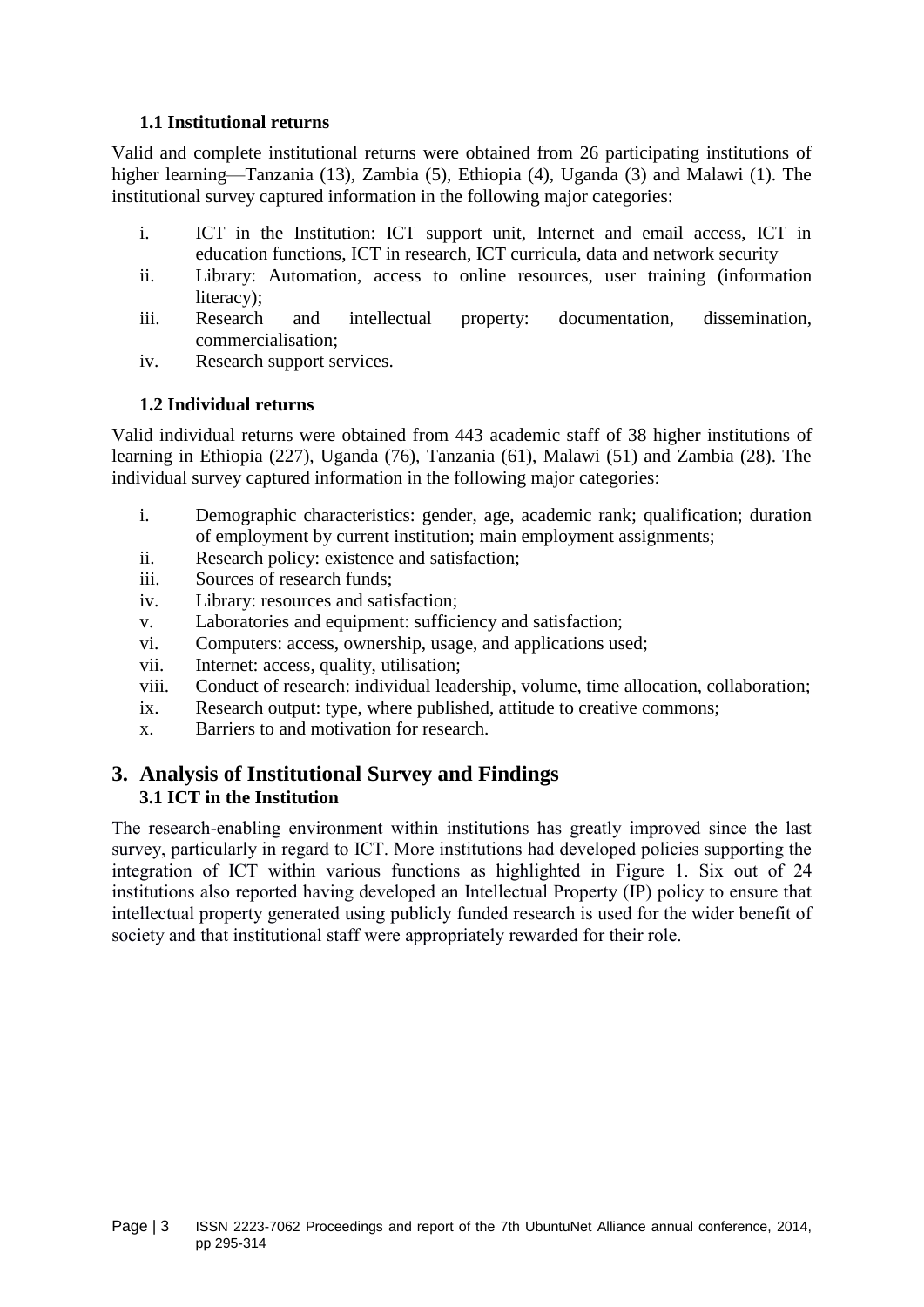

Figure 1: Percentage of participating institutions that had policies relating to ICT and research

<span id="page-3-0"></span>Institutional access to quality Internet bandwidth has improved with 18 of 26 (69.2%) participating institutions reporting access to fibre compared to only seven of 16 (43.8%) during the last survey. 13 of 26 institutions (50.0%) had more than 10Mbps in terms of Internet bandwidth compared to only 5 of 16 (31.3%) in 2011. This improvement in connectivity is also reflected in the ratios of bandwidth to the number of computers, academic staff and students, as presented in [Figure 2.](#page-3-1) Despite these improvements, access to bandwidth is still way below expected averages (Obama 2013) as trends towards online research and learning gain momentum (Singh & Lewa, 2014).



<span id="page-3-1"></span>Figure 2: Ratio of bandwidth to number of computers, academic staff and students across participating institutions

## **3.2 Research publications and other outputs**

The data in this section is included for completeness: as explained in the introduction to this paper, comparatives will be examined over a longer period of time.

There is slight improvement in terms of institutional documentation of research outputs and dissemination across participating institutions. Eleven of 26 (42.3%) participating institutions in the current survey had readily accessible data on research outputs compared to only six of 16 from the last survey (37.5%). Please note that while the 2011 survey considered publications for the prior five years, the 2013 survey only considered publications for the two years between the surveys. Total number of research outputs per category across all participating institutions are summarised in [Figure 3.](#page-4-0)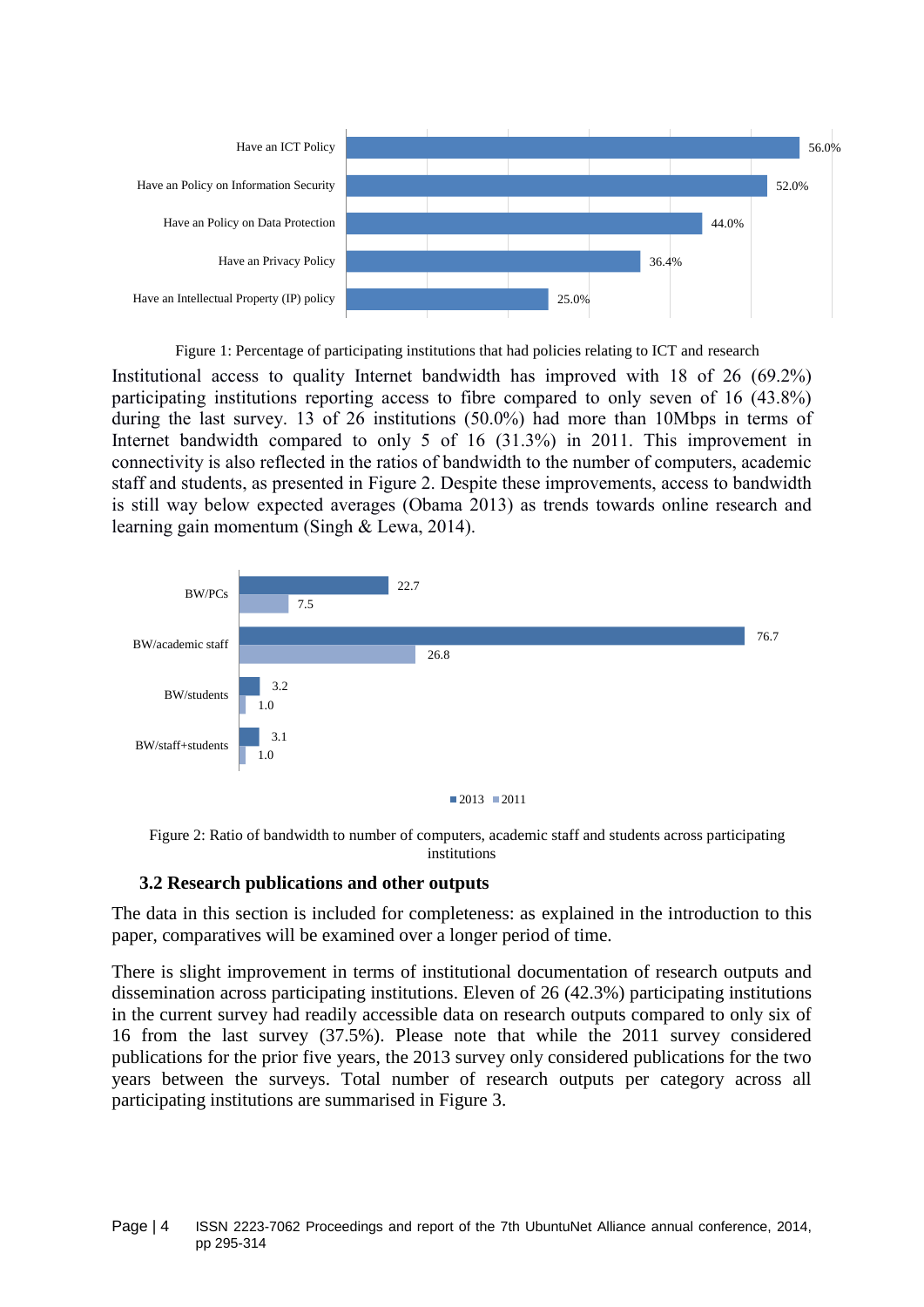

<span id="page-4-0"></span>Figure 3: Total number of research publications and outputs reported by participating institutions over the last two years

Four institutions—University of Dar es Salaam (1), Sokoine University of Agriculture (8), Hawassa University (4) and Mzuzu University (2), each reported at least one patent (actual number in brackets) as a research output over the last two years. This is a great improvement from the last survey where no participating institution reported any patents over a five-year period.

Intellectual output per capita across all participants (total number of publications divided by the total number of academic staff) has improved compared to the last survey, but is still low as indicated in [Figure 4.](#page-4-1)





<span id="page-4-1"></span>Figure 4: Research per capita (ratio of research output to number of academic staff) for all participating institutions

## **3.3 Research support services**

While research support services have continued to improve as highlighted in [Figure 5](#page-5-0) since the last survey, research funding is still a major challenge. Research funding predominantly comes from international agencies, signifying who sets the research agenda and priorities.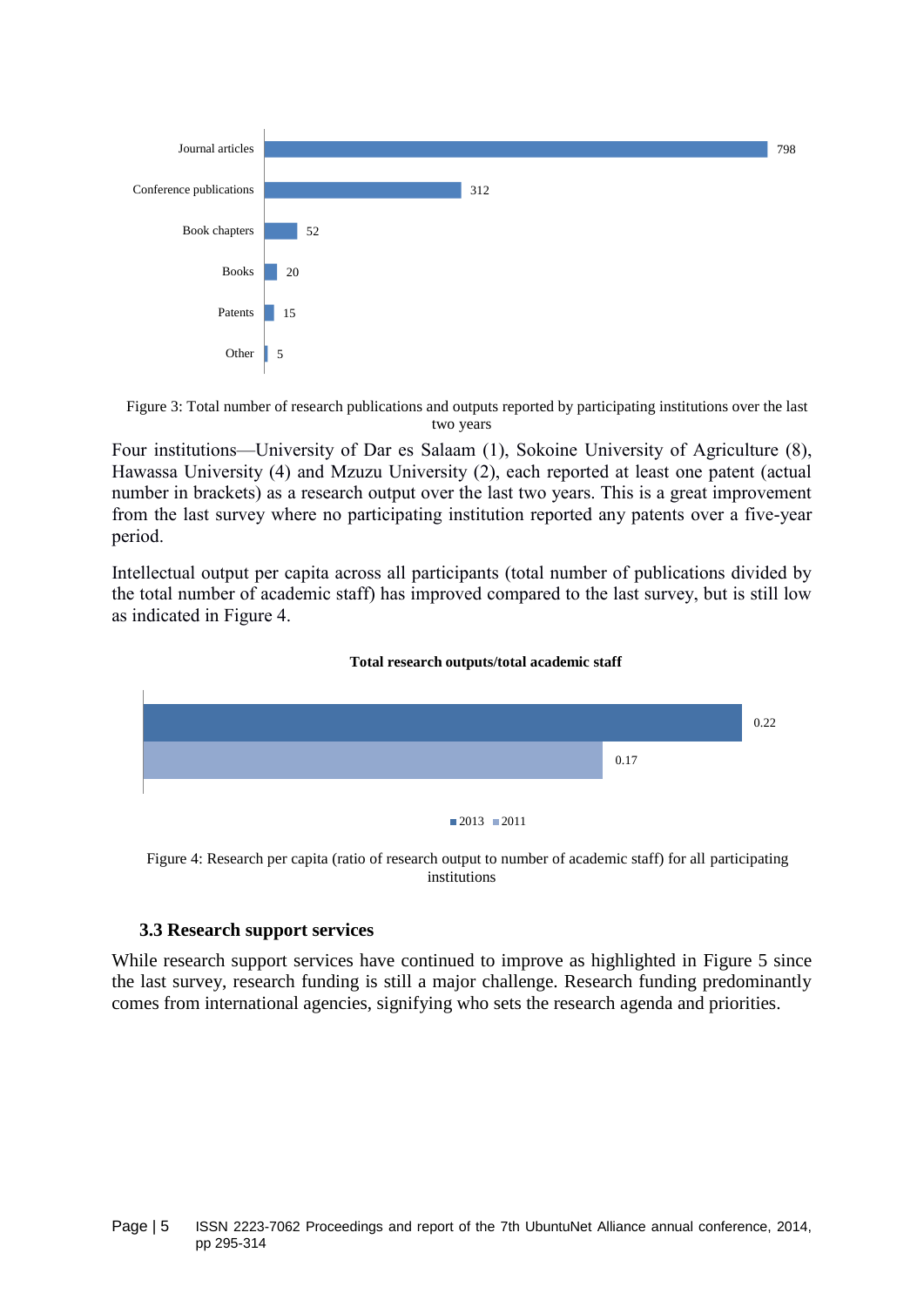

#### **Do you have access to any of the following resources for research?**

Figure 5: Percentage of participating institutions with access to different research support services

# <span id="page-5-0"></span>**4. Analysis of Individual Survey and Findings 4.1 Demographic characteristics**

The demographic characteristics of researchers responding to the individual survey are summarised in [Table 1.](#page-5-1)Amongst individual researchers that participated in the study, 356 (81.5%) were male and 81 (18.5%) female. 77.2% of the participants were below 44 years of age while 7.0% were 55 years or older.17.4% of the respondents had attained a Bachelor's degree, 63% had Masters, while only 18.5% had attained a PhD.

<span id="page-5-1"></span>

| <b>Rank</b>                |        | <b>Attribute</b> | <b>Frequency</b> | $% - share$ |
|----------------------------|--------|------------------|------------------|-------------|
| Gender                     |        | Female           | 81               | 18.3%       |
|                            |        | Male             | 356              | 80.4%       |
| <b>Missing data</b>        |        |                  | 6                | 1.4%        |
| Cumulatively               |        |                  | 443              | 100.0%      |
| Age                        |        | Younger than 22  | $\overline{4}$   | 0.9%        |
|                            |        | 22-32            | 180              | 40.6%       |
|                            |        | $33-43$          | 158              | 35.7%       |
|                            |        | 44-54            | 69               | 15.6%       |
|                            |        | 55-65            | 26               | 5.9%        |
|                            |        | Older than 65    | 5                | 1.1%        |
| <b>Missing data</b>        |        |                  | 1                | 0.2%        |
| Cumulatively               |        |                  | 443              | 100.0%      |
| <b>Highest</b><br>attained | degree | <b>Bachelors</b> | 77               | 17.4%       |
|                            |        | <b>Masters</b>   | 279              | 63.0%       |
|                            |        | PhD              | 82               | 18.5%       |
| <b>Missing data</b>        |        |                  | 5                | 1.1%        |
| Cumulatively               |        |                  | 443              | 100.0%      |

Table 1: Demographic characteristics of individual respondents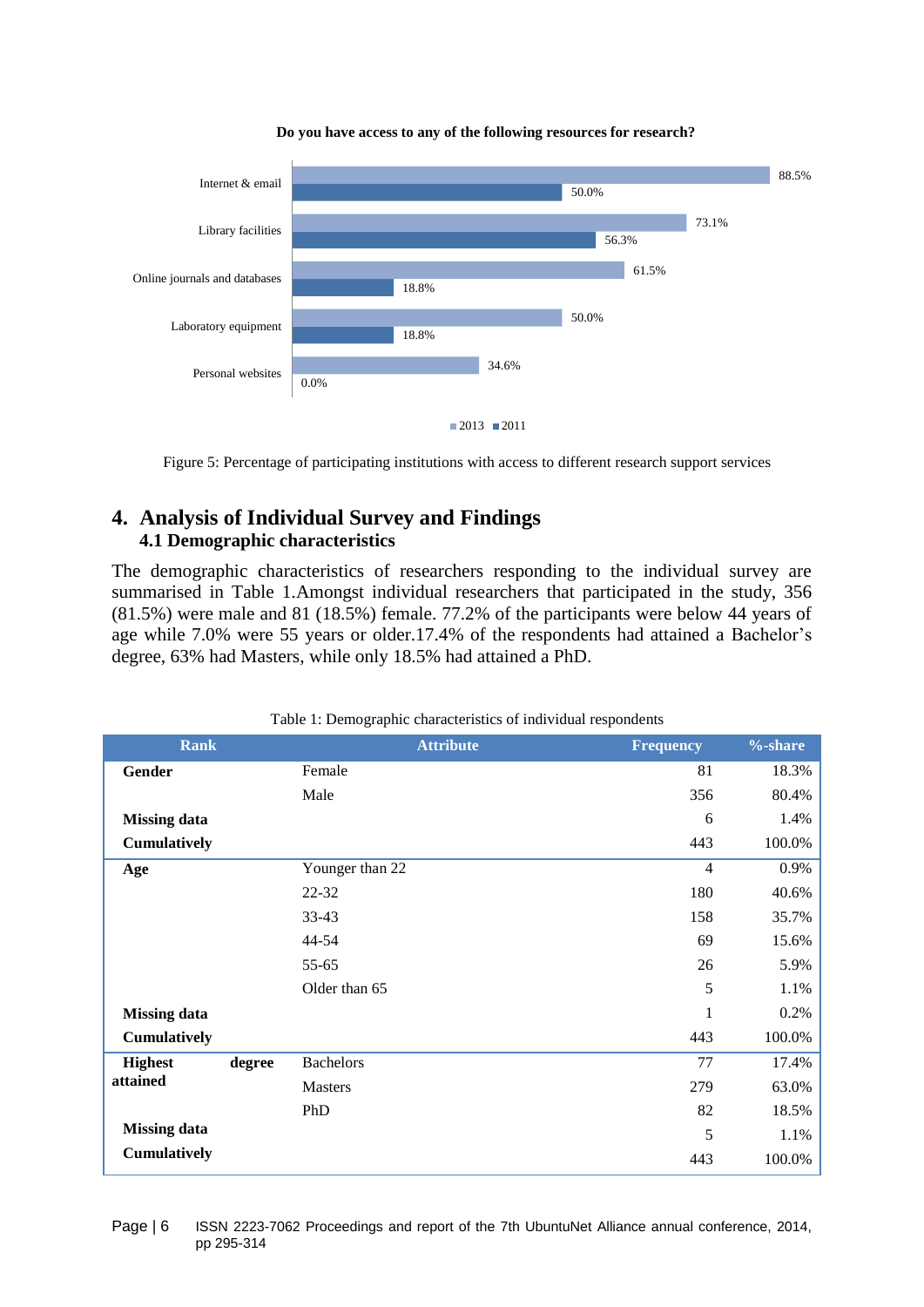| <b>Academic rank</b>   | Professor                 | 8   | 1.8%   |
|------------------------|---------------------------|-----|--------|
|                        | Ass. Professor            | 35  | 7.9%   |
|                        | Senior Lecturer           | 40  | 9.0%   |
|                        | Lecturer                  | 235 | 53.0%  |
|                        | <b>Assistant Lecturer</b> | 67  | 15.1%  |
|                        | Tutor                     | 14  | 3.2%   |
|                        | <b>Research Associate</b> | 3   | 0.7%   |
|                        | Other                     | 26  | 5.9%   |
| <b>Missing data</b>    |                           | 15  | 3.4%   |
| <b>Cumulatively</b>    |                           | 443 | 100.0% |
| Duration at<br>current | Less than 1 year ago      | 67  | 15.1%  |
| academic rank (years)  | 1-5 years ago             | 266 | 60.0%  |
|                        | 6-10 years ago            | 62  | 14.0%  |
|                        | $11-15$ years ago         | 27  | 6.1%   |
| <b>Missing</b><br>data | More than 15 years ago    | 9   | 2.0%   |
| <b>Cumulatively</b>    |                           | 12  | 2.7%   |
|                        |                           | 443 | 100.0% |

## **4.2 Conduct of Research**

Although only 52.9% of individuals indicated being involved in research at their institutions in 2013 compared to 61.5% in 2011, analysis of time allocation to different activities shows that individuals spent more time on teaching and research–related activities as highlighted in [Figure 6.](#page-6-0) Interestingly, time allocations increased mostly for consultancies (from 7.7% in 2011 to 9.7% in 2013), research (from 18.7% in 2011 to 20.1% in 2013) and outreach/public engagements (from 7.9% in 2011 to 9.1% in 2013). Time allocated to administration fell the most from 20.5% in 2011 to 14.5% in 2013.





Figure 6: Comparison between the two surveys of percentage time spent on different activities in a month

<span id="page-6-0"></span>Similar to the 2011 findings, more individuals felt they devoted sufficient time to teaching (88.1%) compared to those that felt they devoted sufficient time to research (33.3% as indicated in [Figure 7\)](#page-7-0). While the proportion of individuals satisfied with time devoted to research increased from 22.9% to 33.3% in 2013, there is still plenty of room for improvement.

#### Page | 7 ISSN 2223-7062 Proceedings and report of the 7th UbuntuNet Alliance annual conference, 2014, pp 295-314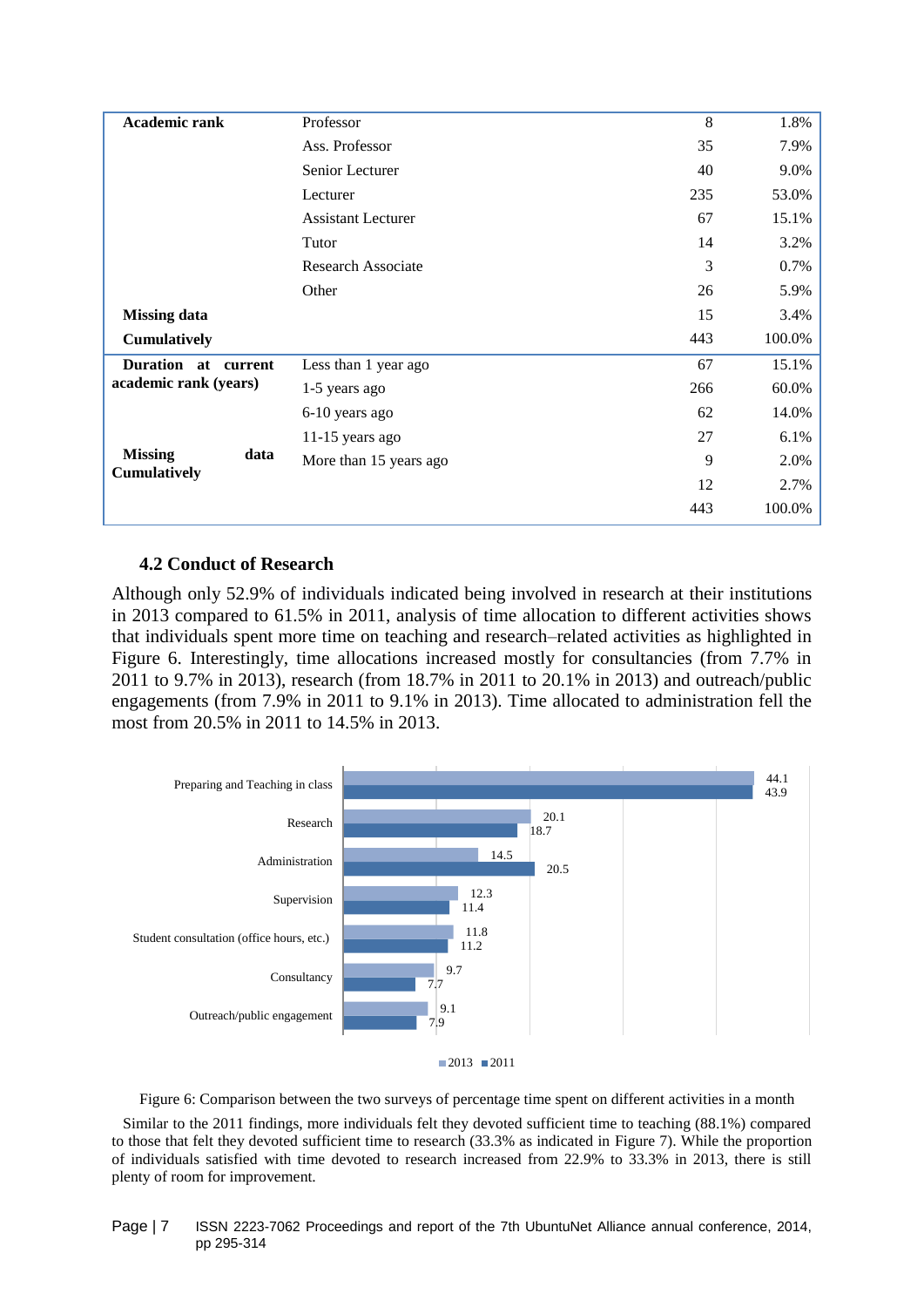

**On the whole, would you say that you are devoting sufficient time to your RESEARCH within normal working hours?**



<span id="page-7-0"></span>The majority of research collaboration still involved research projects, with the proportion of individuals involved in research projects increasing from 68.1% in 2011 to 77.4% in 2013. Research collaboration networks are still largely local, with only 41.6% reporting any collaboration outside of their institution and 32.6% outside of their country.

Tools used to facilitate research collaboration are highlighted in [Figure 8.](#page-7-1) While there was increased reliance on various online platforms, use of research videos improved most, increasing from 1.9% in 2011 to 10.4% in 2013. Online discussion forums and publication databases also showed growth. This growth could be partly explained by improved access and connectivity at participating institutions.



#### **What tools do you use to facilitate research collaboration? (multiple-select)**

Figure 8: Comparison of collaboration tools

#### <span id="page-7-1"></span>**4.3 Research output**

For research output, the 2013 survey looked at outputs over the last one year as opposed to the 2011 survey that covered a five-year period. Journal articles were the most common type of research output produced by individuals over the last year, followed by conference publications and technical reports and books as highlighted in [Figure 9.](#page-8-0) There were no patents reported as output by any individual, although some institutions reported some in the 2013 survey.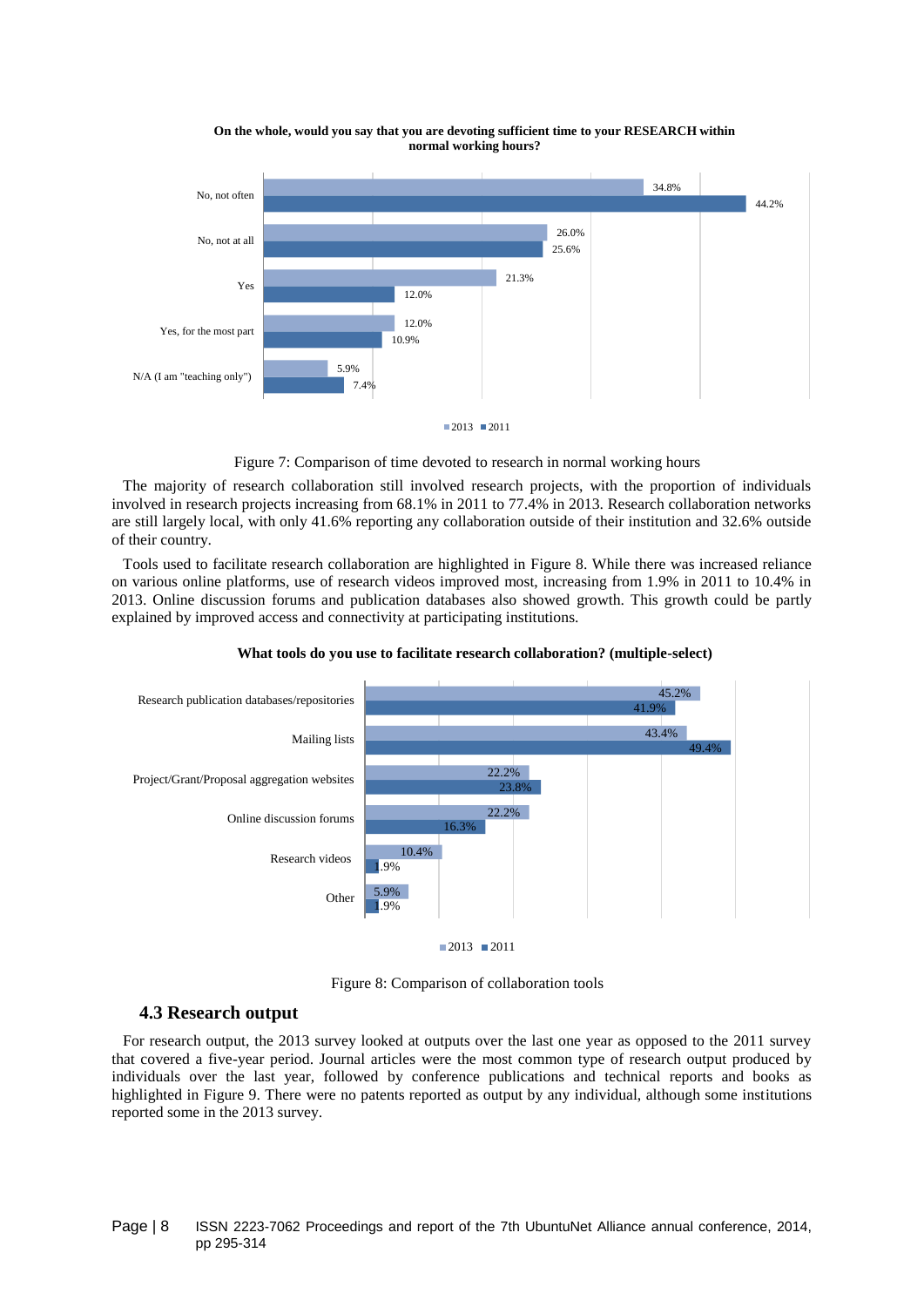

<span id="page-8-0"></span>Figure 9: Number of different types of research publications produced by all individuals during the preceding 12 months

Given the process of research, one would expect a higher number of conference publications given the volume of journal articles reported. This is based on the assumption that research is first published at conferences, critiqued and later synthesised into journal articles. This anomaly maybe explained by promotional policies at institutions that greatly favour journal articles compared to other types of research outputs. Cost of participating in conferences may also be another barrier, given that the majority of these are held outside Africa, (see [Figure](#page-9-0)  [11\)](#page-9-0).

In addition, while the number of journal articles (227) or conference publications (140) may appear high, they were produced by only a fraction of individuals. Only 108 individuals produced all journal articles while only 78 individuals produced all conference publications. Of these, 48 individuals produced at least both a conference paper and a journal article. Out of the 443 individuals, 309 did not produce any research output over the previous 12 months [\(Figure 10\)](#page-9-1).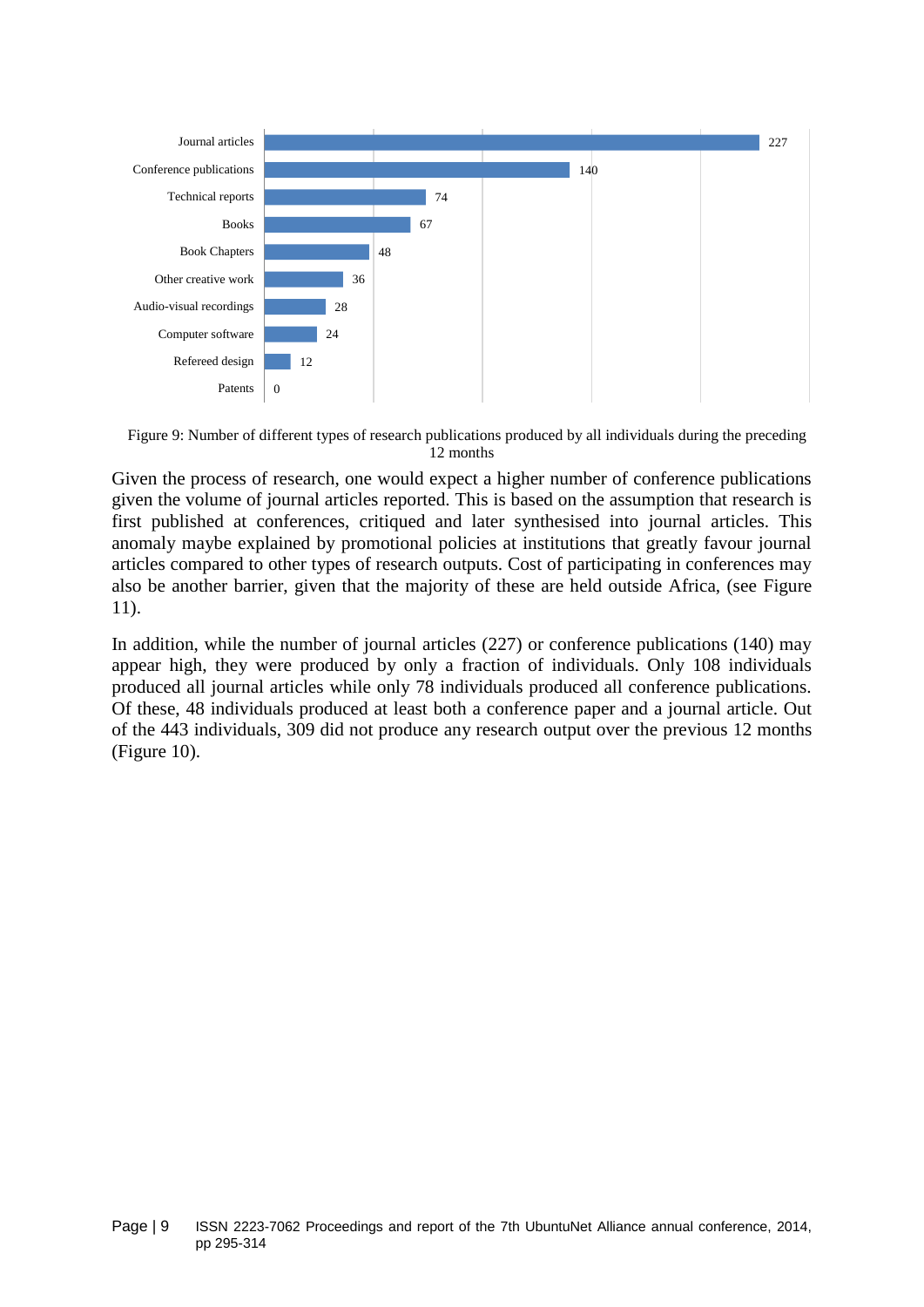

<span id="page-9-1"></span>Figure 10: Number of individuals without any output in the indicated categories over the previous 12 months

Choice of publication channel was influenced by a number of factors as highlighted in [Figure](#page-9-0)  [11.](#page-9-0) Promotional policies within institutions were ranked as the biggest influence indicating that institutions have a tool at their disposal that they can use to influence how research is done and disseminated at the institution. As an example, 76.8% of individuals supported open access publishing and 81.5% were willing to share their research findings free of charge: if promotional policies favoured this, it could lead to the creational of online institutional repositories to share research and promote work done at a particular institution – also leading to greater institutional visibility and easier access to research funding. This becomes a virtuous cycle.

Funding limitations (70.8%), visibility with speciality (68.6%) and research policies (58.9%) were some of the other reasons given that influenced publication channels for research outputs.





<span id="page-9-0"></span>Figure 11: Influences for publication channels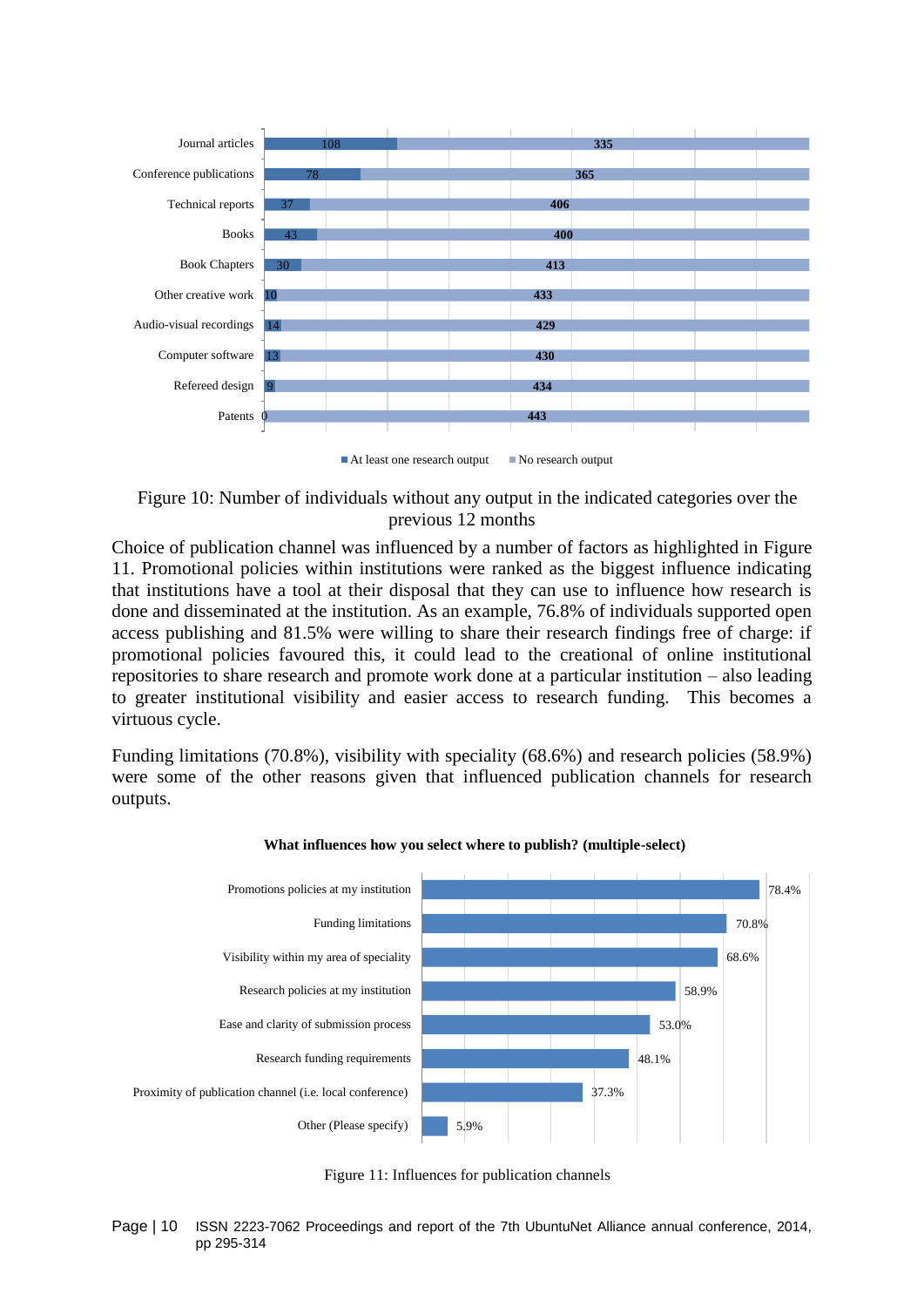## 4.3.1 Motivation for and barriers to research

Individuals indicated different motivation to participate or undertake research as presented in [Figure 12.](#page-10-0) Individual promotion (57.4%) and recognition through awards (40.3%) are important tools that institutions can use to drive uptake of research because they are still perceived as more important than higher remuneration by more individuals (Ragasa 2011).<sup>1</sup>





<span id="page-10-0"></span>Comparing research motivation between individuals involved in research and those that are not unearthed some interesting observations [\(Figure 13\)](#page-11-0). Individuals not currently involved in research are more motivated by the possibility for higher remuneration and supervising students compared to their counterparts involved in research who are more interested in promotion and personal interest in specific problems.

 $\overline{a}$ 

 $2013$   $2011$ 

Figure 12: Motivations for research (ranked by 2013 findings)

<sup>&</sup>lt;sup>1</sup>Ragasa, C., Do Organizational Factors Affect Individual Scientist's Productivity? A Comparative and Multilevel Analysis of Nigeria and Ghana Agricultural Research Systems, International Food Policy Research Institute, 2010.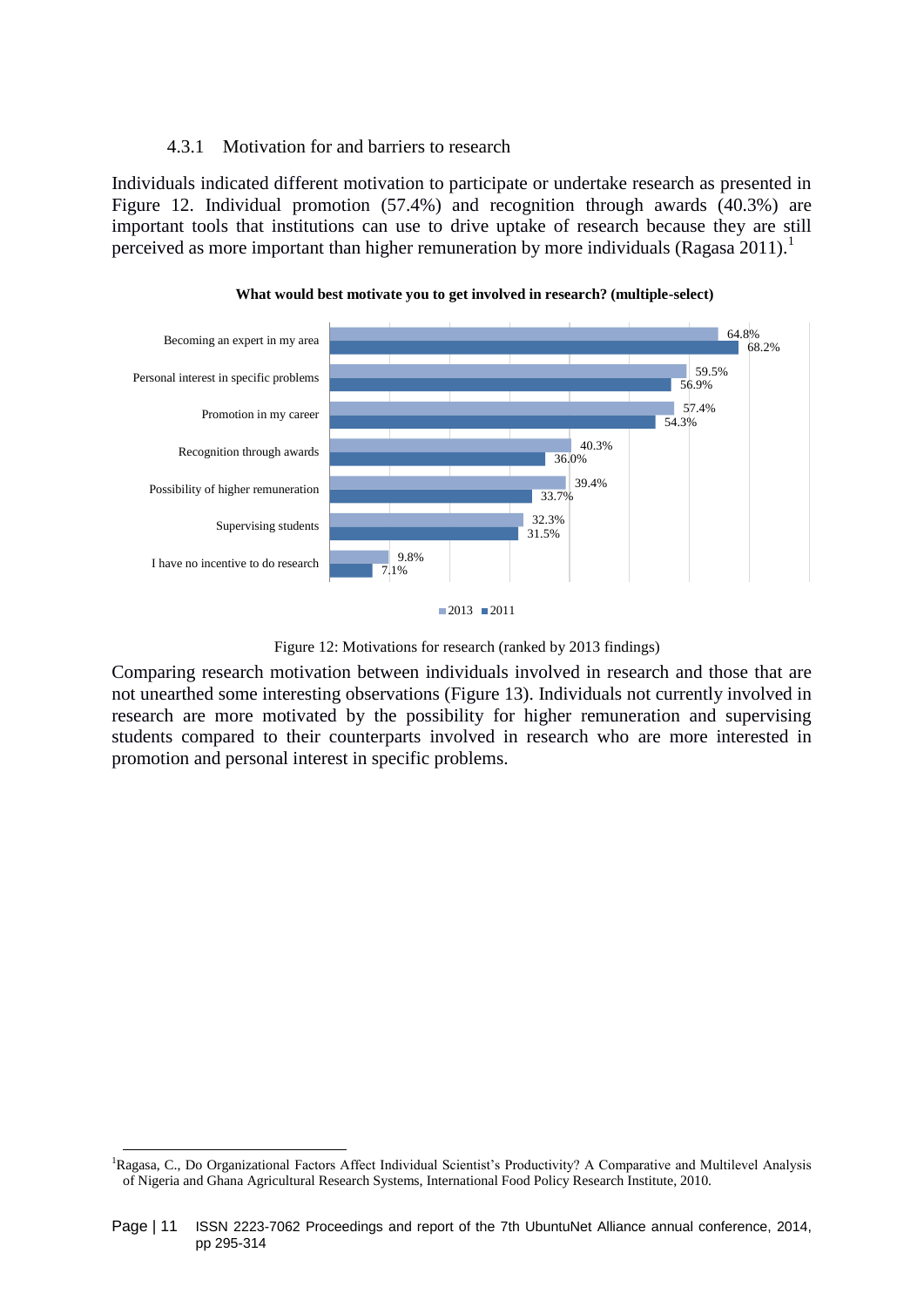

#### **What would best motivate you to get involved in research? (multiple-select)**

 $\blacksquare$  not involved in research  $\blacksquare$  involved in research

<span id="page-11-0"></span>Figure 13: Comparison of research motivations between individuals involved in research and those not involved in 2013

Inadequate research facilities/laboratories (53.3%) and lack of sufficient time for research (42.8%) are still the two biggest obstacles to research as indicated in [Figure 14.](#page-11-1)



**What do you consider the biggest obstacles for you to undertake research? (multiple-select)** 



Figure 14: Obstacles to undertaking research (ranked by 2013 findings)

<span id="page-11-1"></span>While complaints about the teaching load were not as pronounced in 2013 (ranked 5th) as they were in 2011 (ranked 3rd), balancing teaching and research obligations is still a big challenge as emphasised by comparing individuals involved in research and those that are not involved. The perception gap between researchers and non-researchers is most pronounced when considering the effect of the teaching load as displayed in [Figure 15.](#page-12-0) Overall, the perception gap across various obstacles implies that institutions still have more work to do in terms of better time allocation to encourage and enhance research especially for staff that is expected to participate in both teaching and research activities.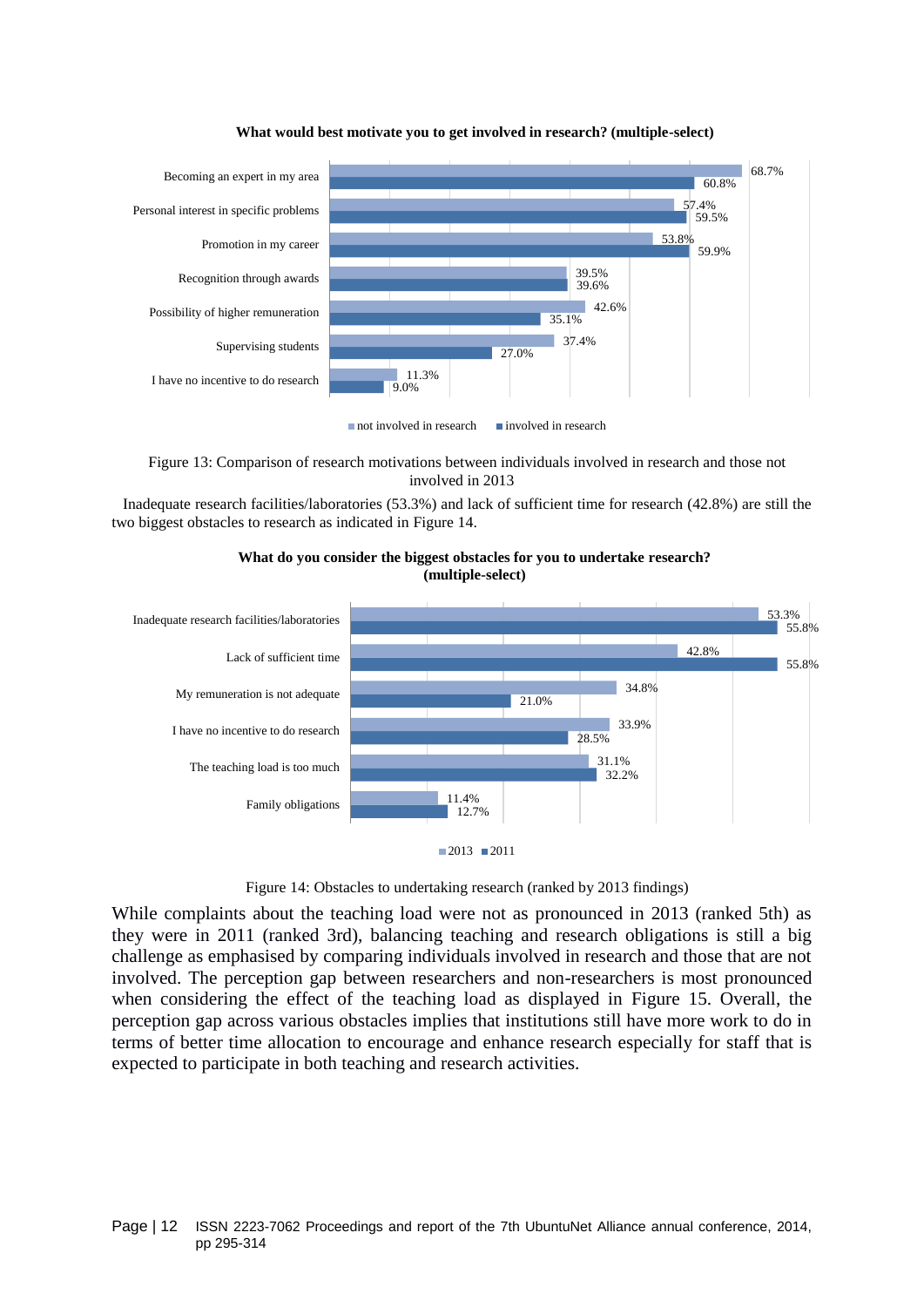

#### **What do you consider the biggest obstacles for you to undertake research? (multiple-select)**

<span id="page-12-0"></span>Figure 15: Comparison of research obstacles between individuals involved in research and those not involved in 2013

## 4.3.2 Library resources

Most daily users of the library on campus rely on electronic access (21.5%) as opposed to physical visits to the library (10.1%) as indicated in [Figure 16.](#page-12-1) While physical visits are still important, they happen more on a weekly or monthly basis. Interestingly, the total number of online visitors on a monthly basis both from on and off campus (310) is about to equal that of physical visitors (326) highlighting the paramount importance of a good campus network as well as offering e-services from the library. Globally, there has been an increase in online usage and a decrease in physical visits to the library.



#### **How often do you access library services this way at your institution?**



Figure 16: Access type and frequency for library resources

<span id="page-12-1"></span>Individuals reported better satisfaction with e-services from libraries in general as presented in [Figure 17](#page-13-0) showing the progress made by institutions in offering such services. Despite this progress, a substantial proportion of library users shown in [Figure 17i](#page-13-0)ndicated lack of availability of particular e-services from the library, highlighting the need to either provide such services or to sensitise library users if such services are already available.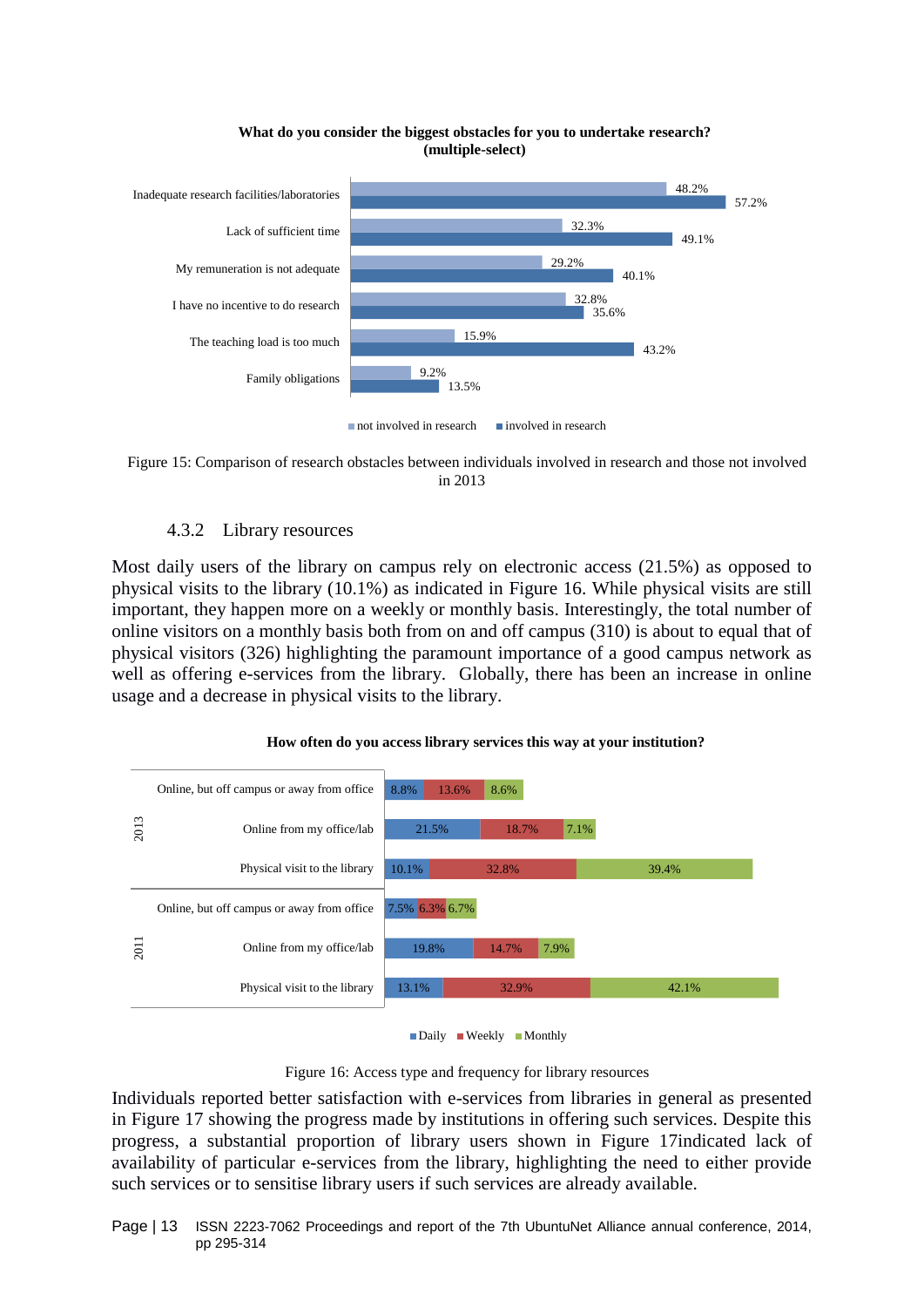

**How would you rate your level of satisfaction with Library services at your Institutional (satisfied & very satisfied)**

<span id="page-13-0"></span>Figure 17: Individuals that were either satisfied or very satisfied with various types of library services



Figure 18: Individuals reporting lack of availability of particular e-services at their institutional library in 2013

#### 4.3.3 Computers and Software

There was a slight increase in the number of individuals reporting access to computers (97.9%) in 2013 compared to 2011 (95.9%). Computer ownership was also no longer the preserve of institutions with only 67.0% of the computers belonging to institutions in 2013 compared to 86.8% in 2011. Individual ownership of computers increased from 12.8% in 2011 to 18.4% in 2013.

In terms of use, teaching and research still predominate as indicated in [Figure 19.](#page-14-0) Use of computers in all areas has improved between the two surveys. Functions where individuals indicated increased usage of computers included personal matters, student consultation and supervision.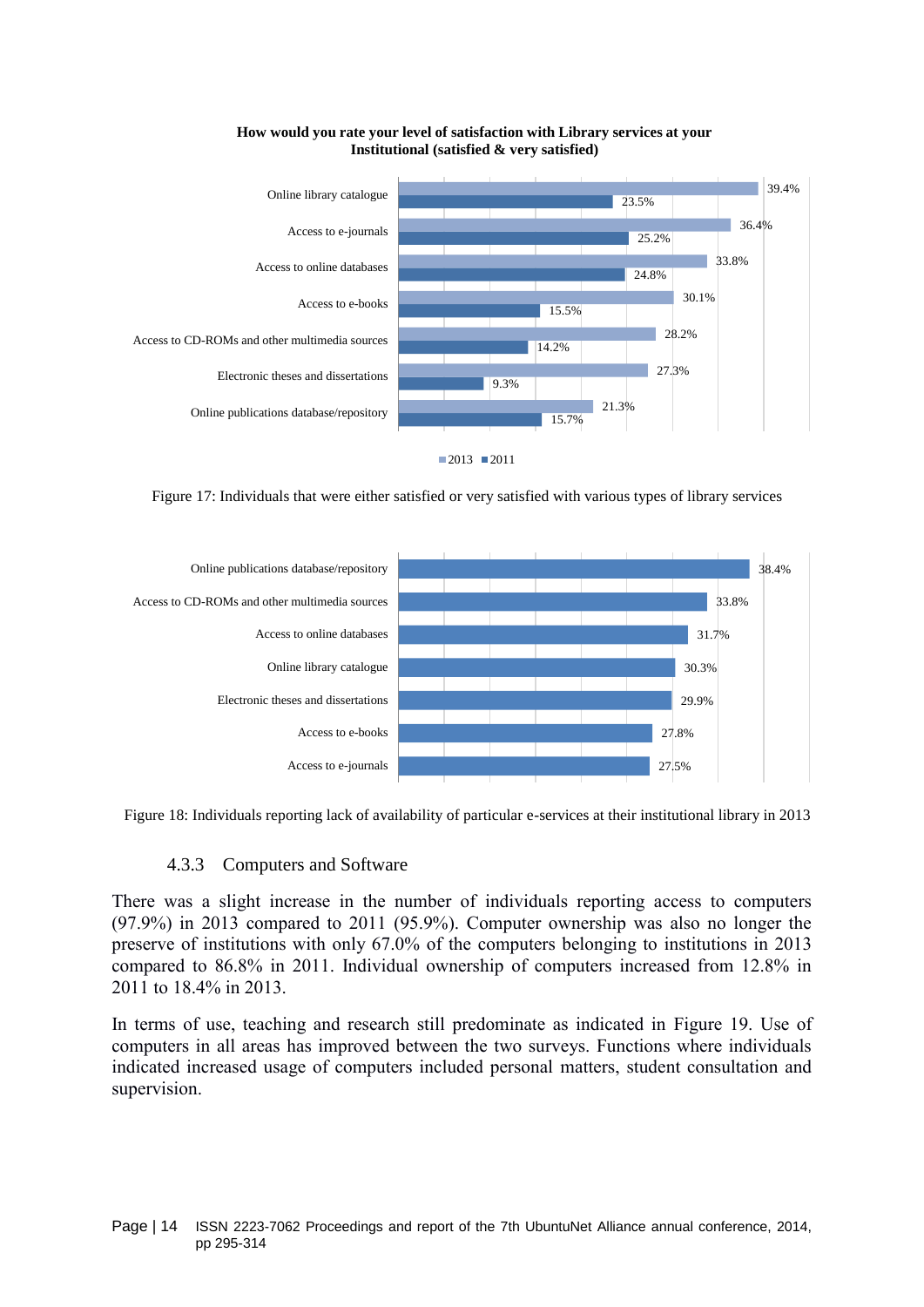



Figure 19: Use of computers (ranked)

<span id="page-14-0"></span>In terms of software, more individuals now procure their own software as opposed to relying on institutions: 33.3% of individuals provided their own software in 2013 compared to 27.0% in 2011, indicating a willingness by users to invest more in their own computing resources.

Word processing (98.6%) and presentation (97.2%) software continued to dominate in terms of software relevant to research. While browsers have gained prominence reflecting improving access and connectivity within institutions for research purposes, important research support software like statistical packages, reference management as well as modelling and simulation software are yet to be widely adopted.



Figure 20: Relevance (relevant or very relevant) of different software to research (ranked)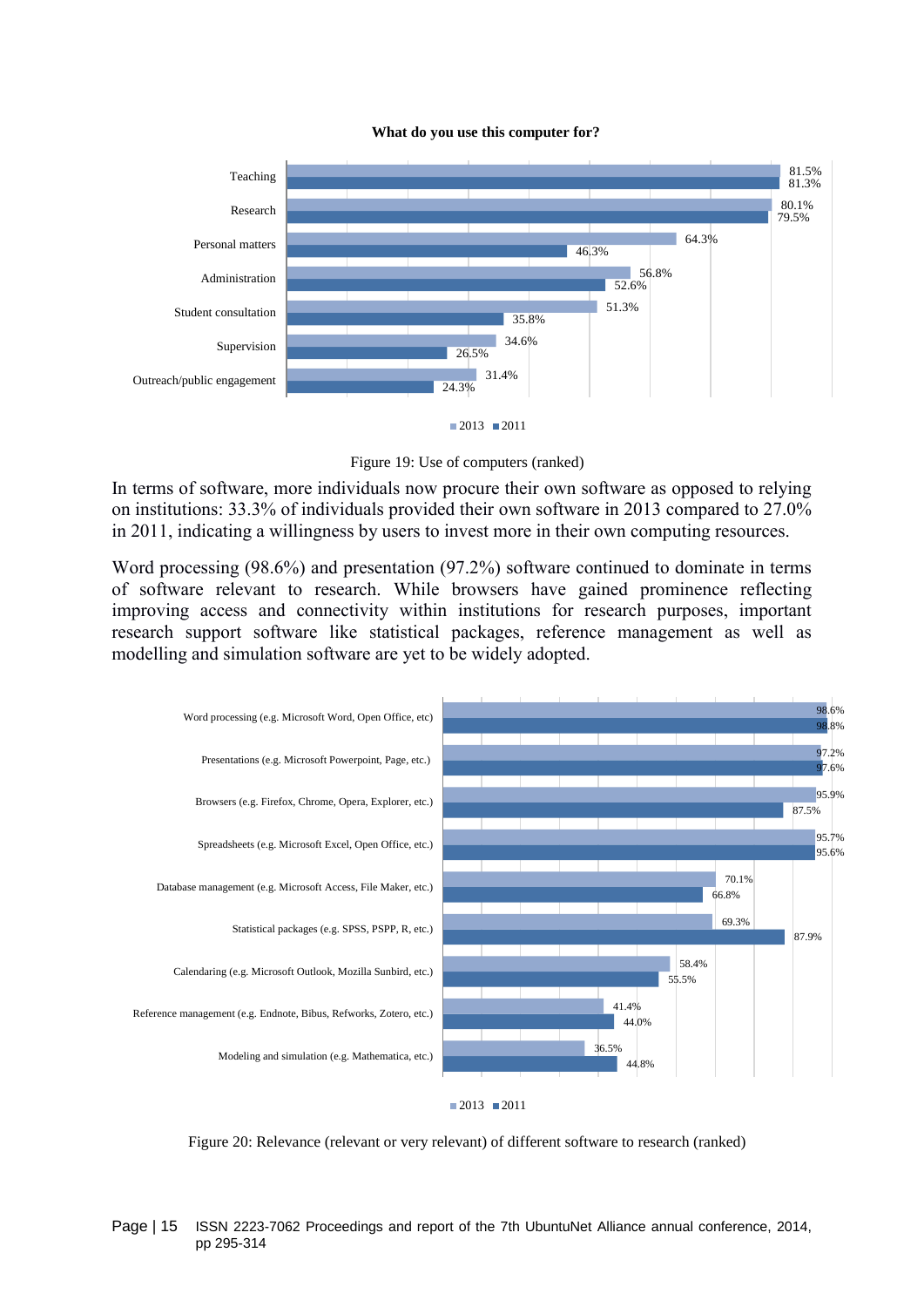## 4.3.4 Internet: access, quality, utilisation

A higher proportion of individuals reported that their institutions had a campus network in 2013 (84.3%) compared to 2011 (77.4%) reflecting the progress made by institutions in investing in ICT infrastructure to support their research, teaching, and administrative functions. Only 0.7% of respondents indicated that their institutions did not provide Internet access in 2013 compared to 6.3% in 2011.

Staff access to Internet at the institution via individual PC or laptop increased from 73.4% in 2011 to 79.3% in 2013, while access via shared PCs in a lab setting decreased from 13.9% in 2011 to 8.5% in 2013. On the whole institutions appear to have done a good job of investing in PCs as a way to improve access. More individuals also reported having invested in Internet access at home with 47.8% reporting owning Internet access at home in 2013 compared to 35.7% in 2011.

The survey registered changes in individual perception of Internet reliability and speed at the institution. For reliability, the perception change was wide with 49.1% indicating that institutional Internet was either unreliable or very unreliable in 2013 compared to 37.2% in 2011. For speed the perception change was much wider with 72.3% indicating that institutional Internet was either slow or very slow compared to 46.4% in 2011. This resonates with our argument in the theory of change that as researchers relied more on online resources and applications, they would expect and demand better access and increased reliability, making the sustainability transition from push driven to pull driven demands for improved access.



## **How would you classify the reliability of the Internet service at your institution?**





Figure 21: Changing staff perceptions about Internet reliability and speed within their institutions The perception change is reflected in the level of satisfaction with Internet services at the institution summarised in [Figure 22.](#page-16-0) Besides Internet access, there was a decline in satisfaction with every type of Internet service offered by the institution between 2011 and 2013. There is nothing tangible to indicate that institutions have toned back, rather many institutions are striving to offer more and better services. Rather, user expectations appear to

Page | 16 ISSN 2223-7062 Proceedings and report of the 7th UbuntuNet Alliance annual conference, 2014, pp 295-314

slow not sure fast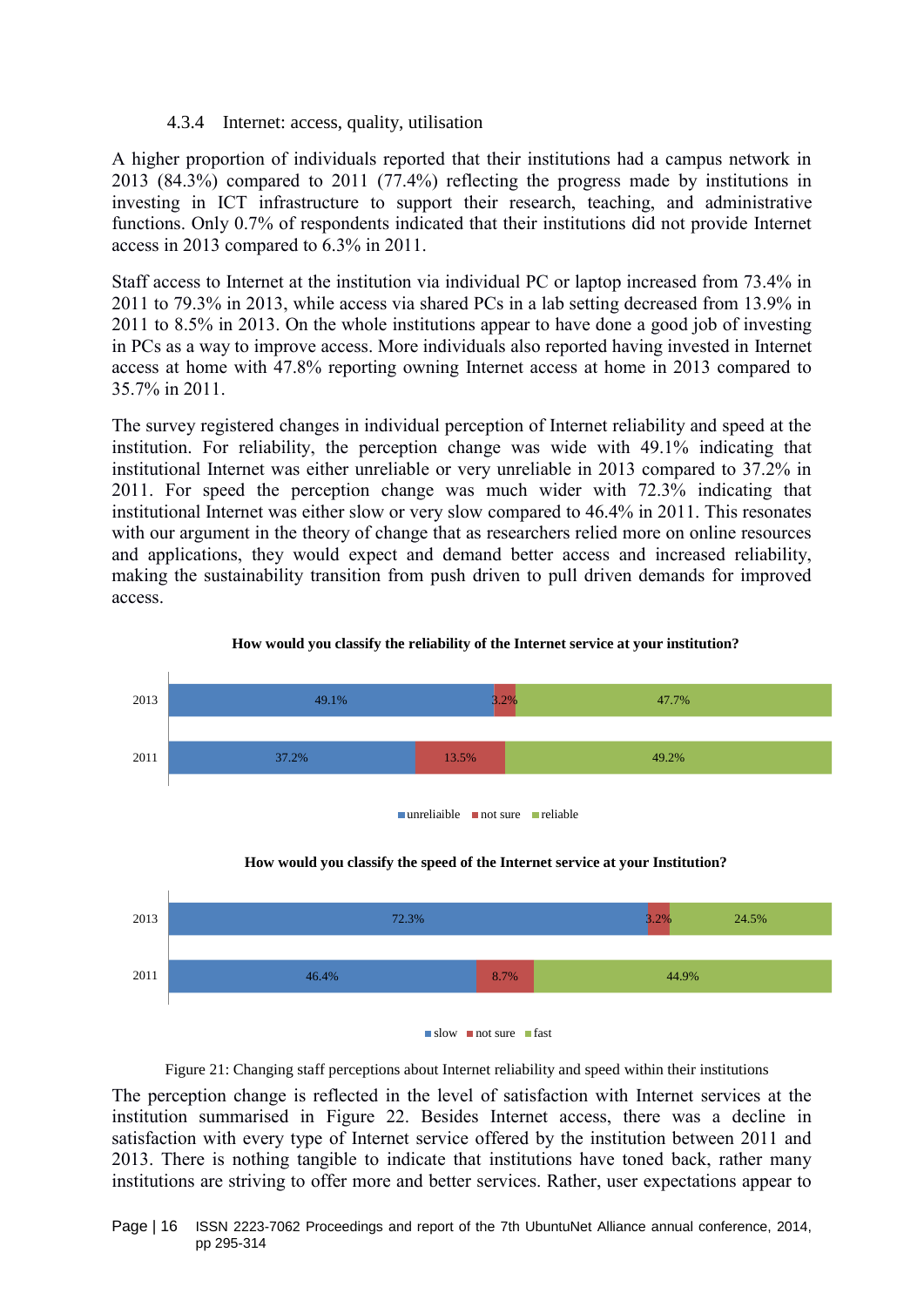be moving much faster than institutions can move, resulting in lower levels of satisfaction with their services.



**Level of satisfaction with Internet services (satisfied or very satisfied)**

<span id="page-16-0"></span>Academic use of the Internet is growing as more individuals engage in learning and research activities as shown in [Figure 23.](#page-16-1) People engaged in research activities tend to spend 3 or more hours per day compared to those engaged in administrative or entertainment activities. This may partly explain the poor perception of institutional Internet service because as individuals increasingly rely on it for learning and research, their expectations of speed and reliability will inevitably be higher.



<span id="page-16-1"></span>Figure 23: Number of individuals and intensity of daily Internet use for different activities

Figure 22: Satisfaction with Internet services at the institution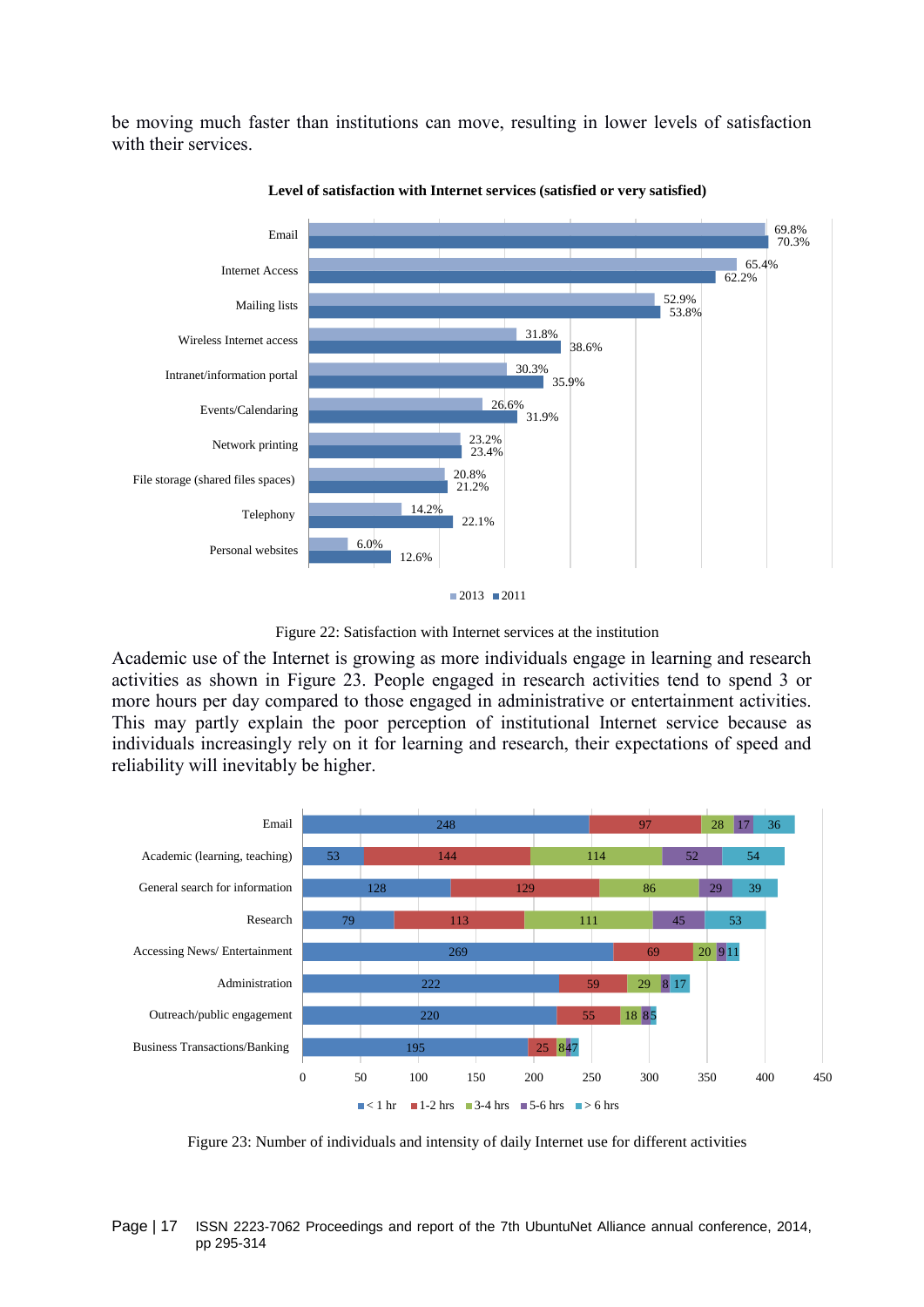# **5. Summary of Key Findings**

The key findings are summarised in this section.

At the institutional level:

- i. On average, there has been improvement in connectivity with bandwidth per institution increasing from 12.8MB (2011) to 15.8MB (2013). Improving access to connectivity was also corroborated by a better ratio of bandwidth to connected computers that improved from 7.5kb/computer (2011) to 22.7kb/computer (2013) as well as the ratio of bandwidth to the combined total of staff and students that rose from 1.0kb/person (2011) to 3.1kb/person (2013).
- ii. Institutions are doing a better job of tracking their research and research data and some of it is starting to appear online. Eleven of 26 (42.3%) institutions in 2013 had readily accessible data on research outputs compared to only six of 16 (37.5%) in 2011. At the institutional level, the 2013 survey captured 1,187 research outputs (for the past 2 year period) compared 1,309 captured in 2011 (for past 5 year period). Despite this, research output per academic staff is still low, improving from 0.17 outputs per academic staff in 2011 to 0.22 in 2013.

We look at changes at the institutional level as the driver, and the changes in researcher behaviour as the result. We continue underscoring that we are looking at contribution rather than attribution, noting however that during the period considered, it was bandwidth that increased significantly while most parameters around the researcher environment have remained constant.

Among the academic staff:

- i. More individuals are involved in research projects, increasing from 68.1% in 2011 to 77.4% in 2013. Research networks however remain largely local, with only 41.6% reporting any collaboration outside of their institution and 32.6% outside of their country.
- ii. Researchers increasingly accessed the library away from the physical premises by relying on electronic access on a daily basis [\(Figure 16\)](#page-12-1). While physical visits still occurred, they happened more on a weekly or monthly basis.
- iii. Individuals are spending more time on teaching and research–related activities as highlighted in [Figure 6.](#page-6-0) Time allocations increased mostly for consultancies (from 7.7% in 2011 to 9.7% in 2013), research (from 18.7% in 2011 to 20.1% in 2013) and outreach/public engagements (from 7.9% in 2011 to 9.1% in 2013). Time allocated to administration fell the most from 20.5% in 2011 to 14.5% in 2013.
- iv. To support research, individuals increasingly relied on various online platforms like videos, online discussion forums and publication databases [\(Figure 8\)](#page-7-1). Use of videos for research improved most, increasing from 1.9% in 2011 to 10.4% in 2013.
- v. Individual researchers have shown increasing willingness to invest more of their own money in their own computing resources. In terms of hardware, personal ownership of computers increased from 12.8% in 2011 to 18.4% in 2013 while in terms of software, 33.3% of individuals provided their own software in 2013 compared to 27.0% in 2011. More individuals also reported investing in Internet access at home in 2013 (47.8%) compared to 2011 (35.7%).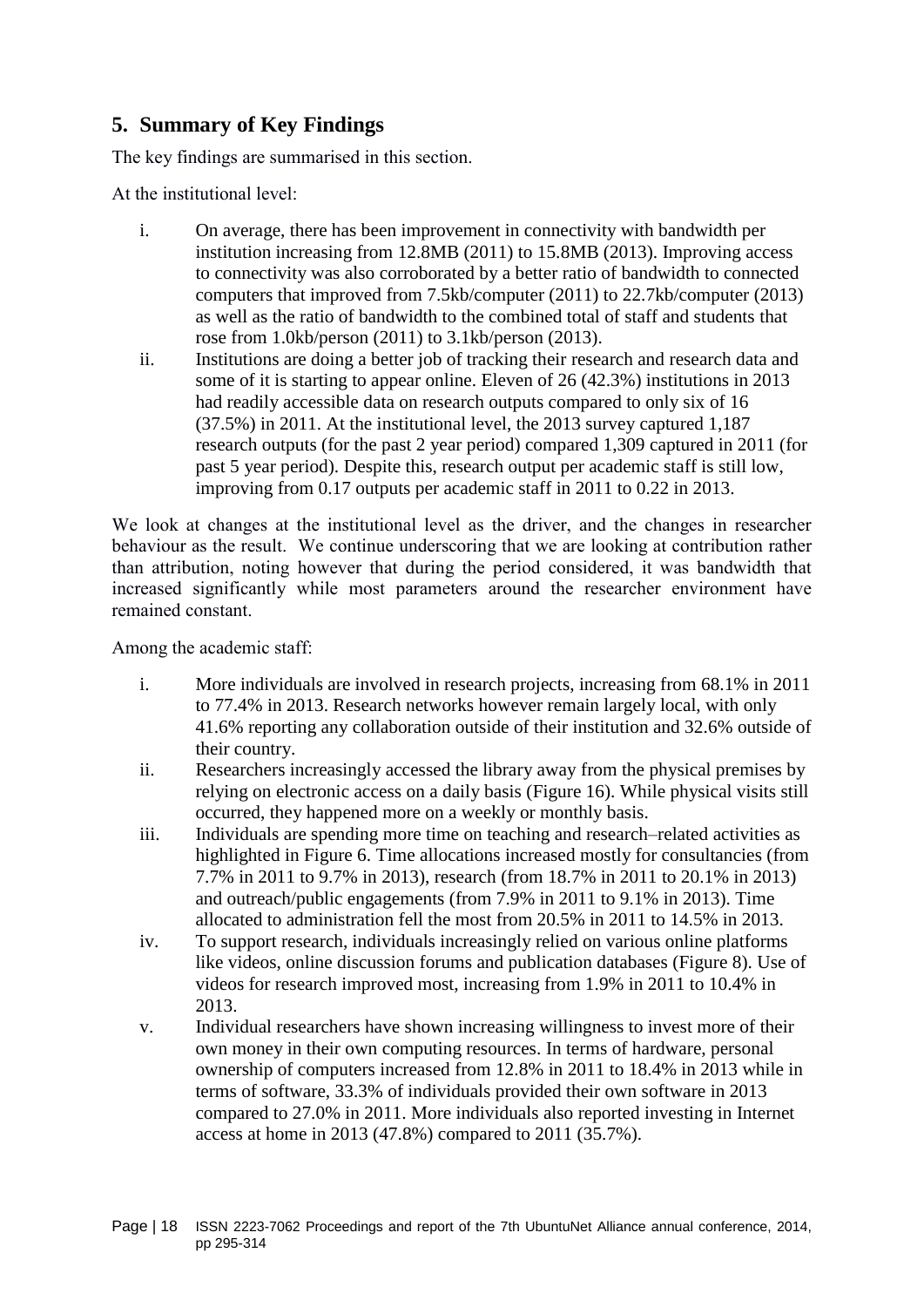- vi. Individuals engaged in research activities tended to spend 3 or more hours per day using the Internet compared to those engaged in administrative or entertainment activities [\(Figure 23\)](#page-16-1).
- vii. Despite obviously improving access and improving campus networks, there was a decline in individual satisfaction with every type of Internet service offered by the institution between 2011 and 2013 [\(Figure 22\)](#page-16-0). Researcher perception relating to Internet reliability and speed at their institution is also changing. 49.1% indicated that institutional Internet was either unreliable or very unreliable in 2013 compared to 37.2% in 2011; while 72.3% indicated that institutional Internet was either slow or very slow compared to 46.4% in 2011. This resonates with our argument in the theory of change that as researchers relied more on online resources and applications, they would expect and demand better access and increased reliability.
- viii. Comparing research motivation between individuals involved in research and those that are not unearthed some interesting observations [\(Figure 13\)](#page-11-0). Individuals not currently involved in research are more motivated by the possibility for higher remuneration and student supervision compared to their counterparts involved in research who are more interested in promotion and personal interest in specific problems. This provides institutions with some leverage to use in encouraging and nurturing more research. Commercialization of research is still non-existent. Among all the 26participating institutions, 4 universities reported 15 patents amongst them over the last 2 years. While this is an improvement on 2011, where no patents were reported, it is still way below expectation.

# **6. Emerging Policy Recommendations to Institutions**

While our research is aimed at testing whether or not improved access changes researcher behaviour in a way that leads to increased intellectual property output, the findings point to the following policy actions that institutions need to carry out to spur research and research output:

- i. It is very clear that current teaching loads do not leave staff sufficient time for research, and this needs to be addressed.
- ii. Promotion and recognition are key drivers for researchers, and promotion and recognition policies need to take this into account. This can extend to similar rewards for multi-disciplinary research endeavours that bring individuals from different disciplines and units together within the institution, and across institutions and national boundaries, to foster better research collaboration.
- iii. Increasingly, online visibility of research output is becoming a major factor in recognition, and with that come opportunities for both collaboration and research funding. Institutions need to examine how they can exploit online research repositories under some of the commons approaches to research publication. This also links to internal quality assurance (as opposed to relying entirely on external referees) of research accepted in institutional repositories as a basis for promotion.
- iv. Individuals increasingly access library resources using online channels. Institutions need to empower their libraries to serve users both on and off campus using such channels and to increase the range of services available online. Users are also increasingly relying on mobile devices, making wireless access a priority.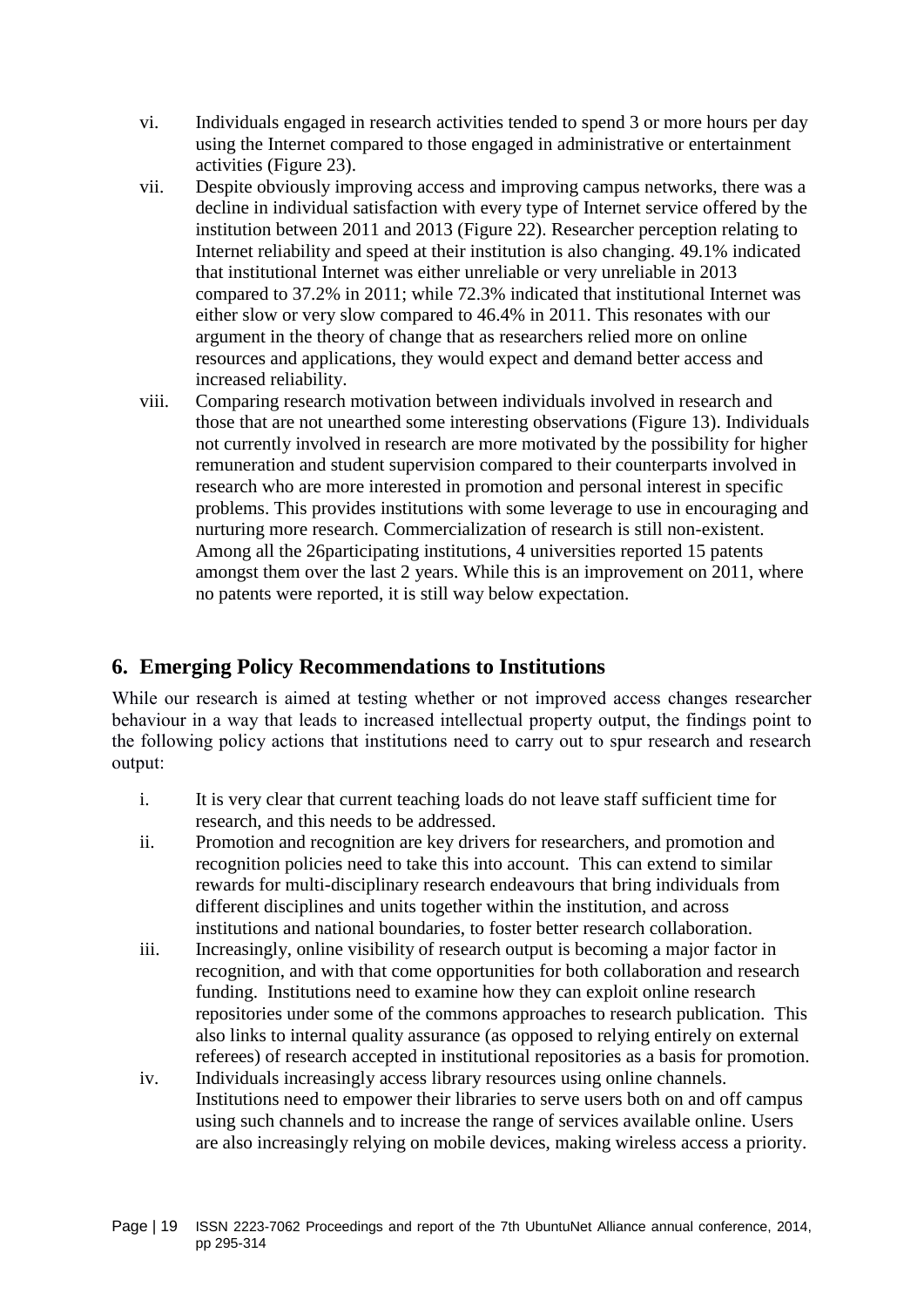- v. Individual ownership of computers is increasing across institutions. This is a trend that institutions need to encourage through policies that address both staff and students. This should be combined with schemes of access to software applications and tools that institutions are best placed to secure under competitive terms.
- vi. Institutions need to recognise the that there is an increasing demand for better access which is dependent on the quality of campus networks as well as external bandwidth. This will require increased ICT budgets as well as collaborations with other national institutions through national research and education networks. It should be noted that there is currently a very high suppressed bandwidth demand in most institutions, as has been evidenced by traffic growth as prices go down and campus networks improve.
- vii. The routine collection of data both about research and ICT resources would enable institutions to carry out their own analyses so that they can shift to evidence based policy when addressing the improvement of research output. This would also enable benchmarking to be carried out more easily and cheaply.

# **7. Conclusion**

The focus of this second paper in the research series was tracking researcher behaviour. It has been noted that in all key aspects, researcher behaviour is changing in ways that should lead to enhancement of research and research output. Especially important is the fact that even as institutions have taken major steps in improving campus networks and increasing international bandwidth, the level of satisfaction about sufficiency and quality of bandwidth and other ICT services is going down as was postulated in our Theory of Change. It is this dissatisfaction that then becomes the permanent internal driver for continuing improvement as the research culture picks up.

In addition to the main theme of the paper, we have noted several areas where institutions need to take action to improve their research environments and motivate researchers: we recognize, as we have always stated, that increased bandwidth makes a contribution to increased intellectual property output, but the entire research eco-system needs to be addressed in order to maximize such impact.

# **References**

Huey-tsyh Chen (Ed.). (2005). *Practical program evaluation: Assessing and improving planning, implementation, and effectiveness*. Sage.

Singh, S., & Lewa, P. M. (2014). Impact of Political and Cultural Factors on Online Education in Africa: The Strategies to Build Capabilities. *Organizations and Markets in Emerging Economies*, *5*(1).

Obama, B. (2013). ConnectED: Plan for Connecting All Schools to the Digital Age, *June*. [http://www.whitehouse.gov/sites/default/files/docs/connected\\_fact\\_sheet.pdf](http://www.whitehouse.gov/sites/default/files/docs/connected_fact_sheet.pdf) [20 April 2015]

Ragasa, C., (2011), Do Organizational Factors Affect Individual Scientist's Productivity? A Comparative and Multilevel Analysis of Nigeria and Ghana Agricultural Research Systems, International Food Policy Research Institute. [http://addis2011.ifpri.info/files/2011/10/Paper\\_3A\\_Catherine-Ragasa.pdf](http://addis2011.ifpri.info/files/2011/10/Paper_3A_Catherine-Ragasa.pdf) [20 April 2015]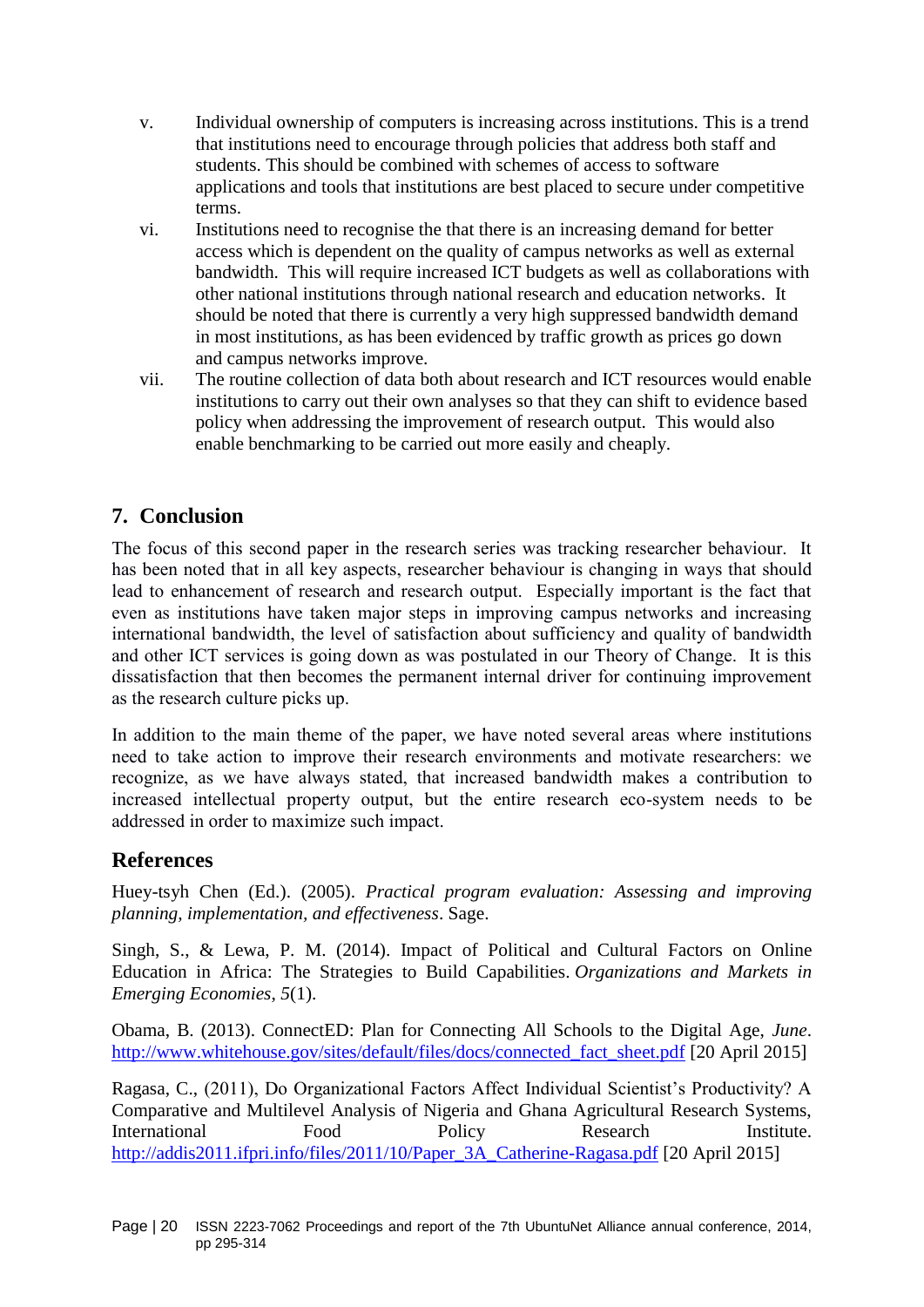Tusubira, F. F., Ndiwalana, A., Dindi, S., & Obbo, H. (2011). 'The Impact of Improved Access and Connectivity on Intellectual Property Output: Baseline Report.' UbuntuNet-Connect 2011, 3.

UbuntuNet Alliance, (2009). 'Consolidating Research and Education Networking in Africa (CORENA) Monitoring and Evaluation Strategy.' UbuntuNet Alliance, can be obtained on request at [info@ubuntunet.net](mailto:info@ubuntunet.net)